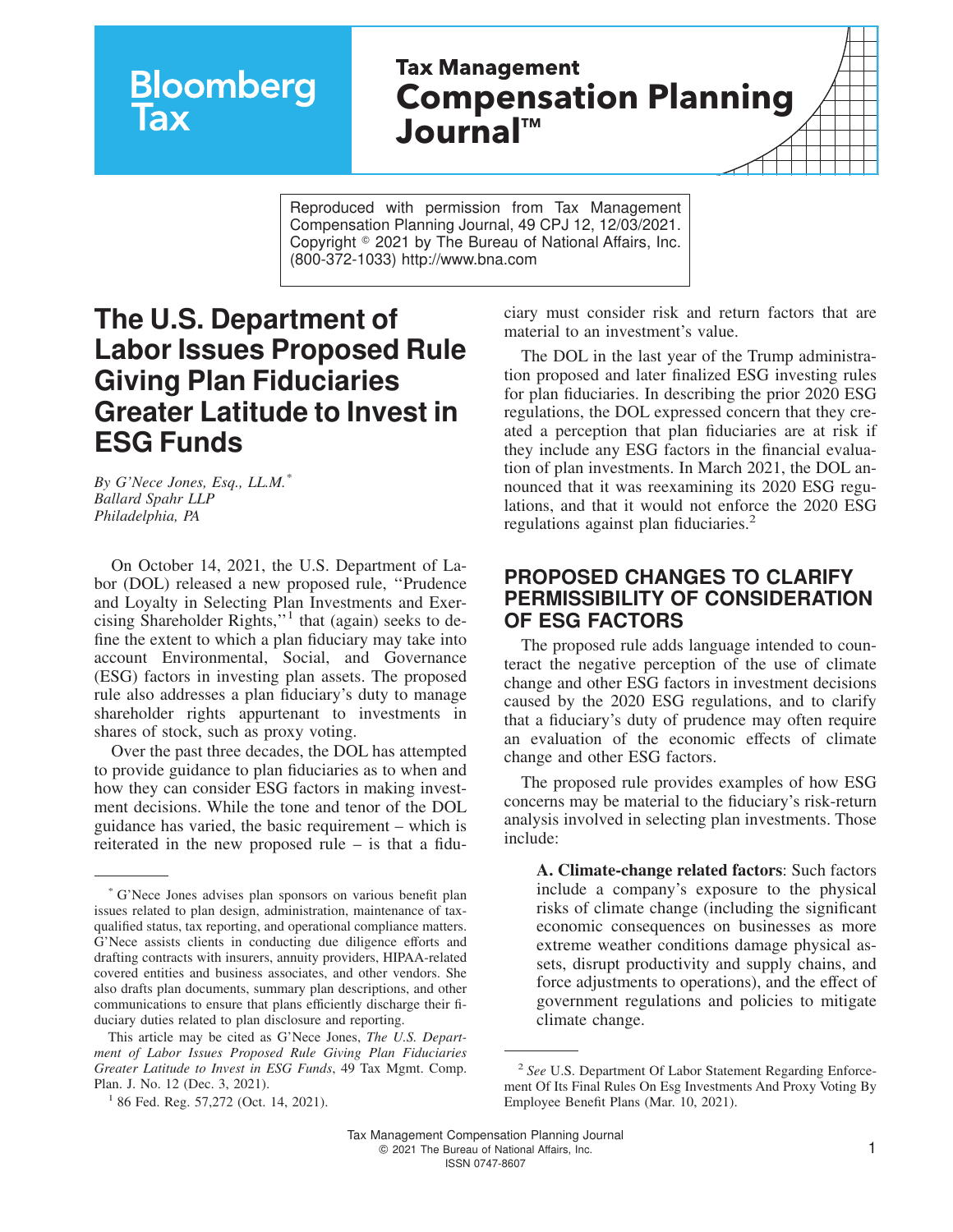Specifically, plan sponsors should be aware of two types of risks associated with climate change: physical risk, and transition risk.<sup>3</sup> Physical risk relates to the financial impacts associated with a rise in extreme weather events and a changing climate. These risks can be especially important for long-term duration assets, and are likely to worsen as climate mitigation and adaptation efforts are ignored. In 2019, BlackRock published a report which noted that the physical risk of extreme weather patterns is underpriced in certain sectors (including the electric utility and commercial real estate sectors) and asset classes.<sup>4</sup> Additionally, S&P Trucost found that 60% of the companies in the S&P 500 index hold assets that were at substantial risk to the physical effects of climate change.<sup>5</sup>

Transition risk involves the risks that businesses face when they are dependent on fossil-fuels as governments promulgate policies and new technologies to transition to a carbon-neutral economy. Governmental regulations aimed to reduce greenhouse gas emissions may incentivize a shift from carbon-intensive investments to investments with a lower carbon footprint, and such regulations could significantly decrease the value of carbon-intensive investments. Plan sponsors may seek to address these transition risks by identifying companies and investments that have already started aligning themselves with more environmentally sustainable industries, thereby ''strategically positioning themselves to succeed in the transition.''<sup>6</sup> As more plan sponsors begin to recognize that climate risk is an investment risk, the DOL believes that ''a long-term reallocation of capital'' will occur that will have a positive impact on risk and return.<sup>7</sup> Thus, by taking climate change into account when assessing the financial risks of investments for which government climate policies will affect performance, plan sponsors can protect investment portfolios by reducing volatility and mitigating the longer term economic risks to a plan's assets.

**B. Governance factors:** These factors involve board composition, executive compensation, and transparency and accountability in company

decision-making, as well as a company's avoidance of criminal liability and compliance with labor, employment, environmental, tax, and other applicable laws and regulations.

**C. Workforce practices**: Factors include a company's progress on workforce diversity, inclusion, and other drivers of employee hiring, promotion, and retention; its investment in training to develop its workforce's skill; equal employment opportunity; and labor relations.

### **CHANGES TO QUALIFIED DEFAULT INVESTMENT ALTERNATIVE (QDIA) PROVISIONS**

The 2020 ESG regulations<sup>8</sup> prohibit a fund from serving as a plan's QDIA if it, or any of its component funds, has investment objectives, goals, or principal investment strategies that consider the use of non-financial factors, even if the fund is objectively economically prudent from a risk/return perspective. The proposed rule would eliminate this prohibition by providing that if a fund expressly considers climate change or other ESG factors, is financially prudent, and meets the protective standards set out in the DOL's QDIA regulation, plan fiduciaries may consider the fund as a QDIA. $9^{\circ}$ Although the DOL has restated its position in different forms, what has remained unchanged is the principle that a fiduciary's paramount interest must be the plan's financial risk and return. The fiduciary cannot subordinate the interests of participants and beneficiaries in their retirement income to unrelated objectives, and the fiduciary may not sacrifice investment returns or take on additional investment risk to promote goals unrelated to the plan. $10$ 

## **CHANGES TO THE TIE-BREAKER TEST**

The 2020 ESG regulations contain the so-called ''tie-breaker'' standard, which first appeared in DOL sub-regulatory guidance from the 1990s. Beginning with DOL Interpretive Bulletin 94-1, the DOL announced what is known as the ''tie-breaker'' standard. Under this standard, if a fiduciary has determined that two investment options effectively have the same economic risk and return profile, the fiduciary can consider ''non-pecuniary'' factors, such as ESG goals, to break the tie.

<sup>3</sup> 86 Fed. Reg. 57,290.

<sup>4</sup> 86 Fed. Reg. 57,290; see also BlackRock Investment Institute, *[Getting Physical: Assessing Climate Risks](https://www.blackrock.com/us/individual/insights/blackrock-investment-institute/physical-climate-risks)* (2019).

<sup>5</sup> S&P Trucost Limited, *Understanding Climate Risk at the Asset Level: The Interplay of Transition and Physical Risk* (2019).

<sup>6</sup> 86 Fed. Reg. 57,290.

<sup>7</sup> 86 Fed. Reg. 57,290; *see also* BlackRock, *[A Fundamental Re](https://www.blackrock.com/us/individual/larry-fink-ceo-letter)[shaping of Finance](https://www.blackrock.com/us/individual/larry-fink-ceo-letter)*, Larry Fink's 2020 Letter to CEOs.

<sup>8</sup> Financial Factors in Selecting Plan Investments, 85 Fed. Reg. 72,846 (Nov. 13, 2020).

<sup>&</sup>lt;sup>9</sup> 86 Fed. Reg. 57,279.

<sup>&</sup>lt;sup>10</sup> DOL Interpretive Bulletin 94-1.

Tax Management Compensation Planning Journal 2 **2** 2021 The Bureau of National Affairs, Inc. ISSN 0747-8607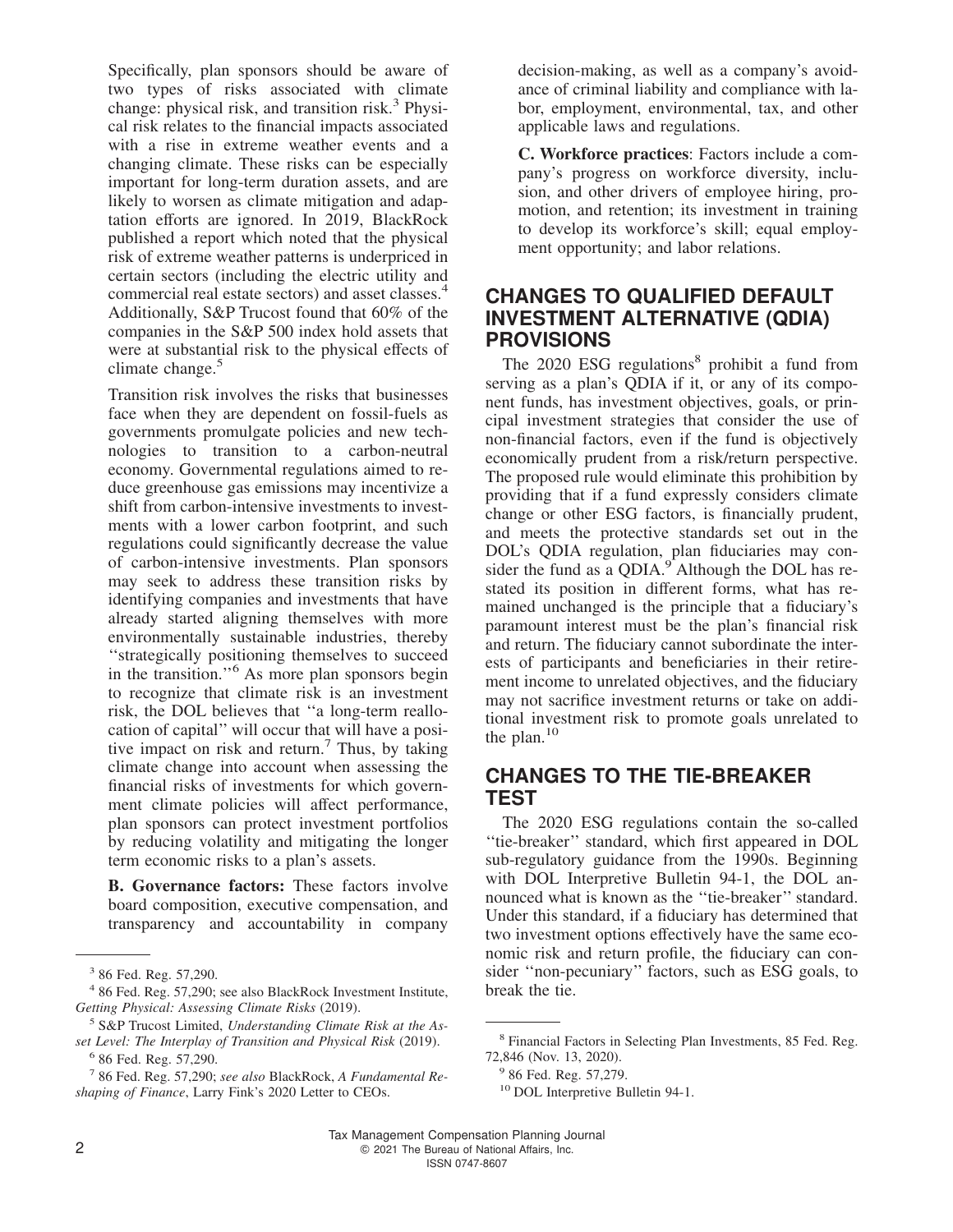The proposed rule articulates the DOL's concern that the tie-breaker standard may be interpreted too narrowly. For example, the preamble discusses the possibility that two investments may differ on a wide range of attributes, yet when considered in their totality, each can serve the financial interests of the plan equally well.<sup>11</sup> Although these investments are not indistinguishable, they are equally appropriate additions to the plan's portfolio. Additionally, the DOL contemplates a situation where a fiduciary may select a particular investment in order to hedge against a specific risk to the portfolio, even though the investment, when considered in isolation from the portfolio as a whole, is riskier or less likely to generate a significant return than other investments that do not serve the same hedging function. In light of this, the proposed rule would expand the tie-breaker scenario such that two investment options do not have to be indistinguishable before collateral benefits (including both ESG and non-ESG factors, such as community-based job creation) other than investment returns may be considered. Instead, the proposed rule would require fiduciaries to first establish that the two investment options ''equally serve the financial interests of the plan'' before collateral benefits are weighed. In such a case, the plan fiduciary must ensure that the collateral benefit characteristics of the fund are prominently displayed in disclosure materials to plan participants and beneficiaries.<sup>12</sup> If the tie-breaking characteristic of a particular investment is that it better aligns with the corporate ethos of the plan sponsor or that it improves workplace morale, then such feature must be prominently disclosed by the plan fiduciary.<sup>13</sup> This ensures that plan participants are sufficiently informed of the collateral factors that tipped the scale in favor of adding the investment option to the plan menu.

Although the proposed rule would not limit the collateral benefits that may be considered to break the tie, the DOL requests comments on whether more specificity should be provided. For instance, the DOL questions whether the rule should require that collateral benefits relied upon as a tie-breaker be based upon an analysis of the shared interests of the participants, beyond just their financial interests, such as the investment's potential impact on plan contribution rates or participants' jobs.

### **ELIMINATION OF THE FIDUCIARY DOCUMENTATION REQUIREMENT**

The proposed rule also would remove the requirement in the 2020 ESG regulations for a plan fiduciary to specially document its analysis in those tie-breaker cases where the plan fiduciary has concluded that pecuniary factors alone were insufficient to be the deciding factor.<sup>14</sup> The DOL reasoned that this special documentation requirement is unnecessary because fiduciaries are already subject to a general prudence obligation and commonly document and maintain records about their investment selections pursuant to that obligation.<sup>15</sup> Further, the DOL criticizes the special documentation provisions as being too formulaic and rigid to allow fiduciaries to effectively fulfill their ERISA duty of prudence. By removing this requirement, DOL aims to remove administrative disincentives to making prudent investment decisions based on climate change or other ESG factors.

#### **CHANGES TO PROVISIONS ON SHAREHOLDER RIGHTS/PROXY VOTING PROVISIONS**

The proposed rule would make several notable changes to the 2020 ESG regulation provisions on shareholder rights, including proxy voting. Specifically, the proposed rule would remove a statement indicating that a fiduciary is not required to vote all proxies.<sup>16</sup>

The DOL is concerned that the statement could be misread as suggesting that plan fiduciaries should be indifferent to the important responsibility of exercising their rights as shareholders. It is the DOL's longstanding view that proxies should be voted as part of the process of managing the plan's investment in company stock unless a fiduciary prudently determines voting proxies may not be in the plan's best interest (i.e*.*, if there are significant costs or efforts associated with voting).<sup>17</sup> Further, the DOL explains that when fiduciaries exercise their shareholder rights by voting proxies, they help to enhance management accountability to the shareholders that own the company.<sup>18</sup> Balancing these concerns, the DOL noted, however, that fiduciaries are not required to always vote proxies or engage in shareholder activism.<sup>19</sup> Rather, the preamble to the proposed rule encourages fiduciaries to take steps to ensure that the cost and effort associated with proxy voting is commensurate with the significance of an issue to the plan's financial interests.

<sup>&</sup>lt;sup>11</sup> 86 Fed. Reg. 57,278.

<sup>12</sup> 86 Fed. Reg. 57,280.

<sup>13</sup> 86 Fed. Reg. 57,280.

<sup>14</sup> 86 Fed. Reg. 57,279.

<sup>15</sup> 86 Fed. Reg. 57,279.

<sup>16</sup> 86 Fed. Reg. 57,281.

<sup>&</sup>lt;sup>17</sup> Interpretive Bulletin Relating to the Exercise of Shareholder Rights and Written Statements of Investment Policy, Including Proxy Voting Policies or Guidelines, 81 Fed. Reg. 95,879 (Dec. 29, 2016). *See* 81 Fed. Reg. 95,881.

<sup>18</sup> 86 Fed. Reg. 57,281.

<sup>19</sup> 86 Fed. Reg. 57,281.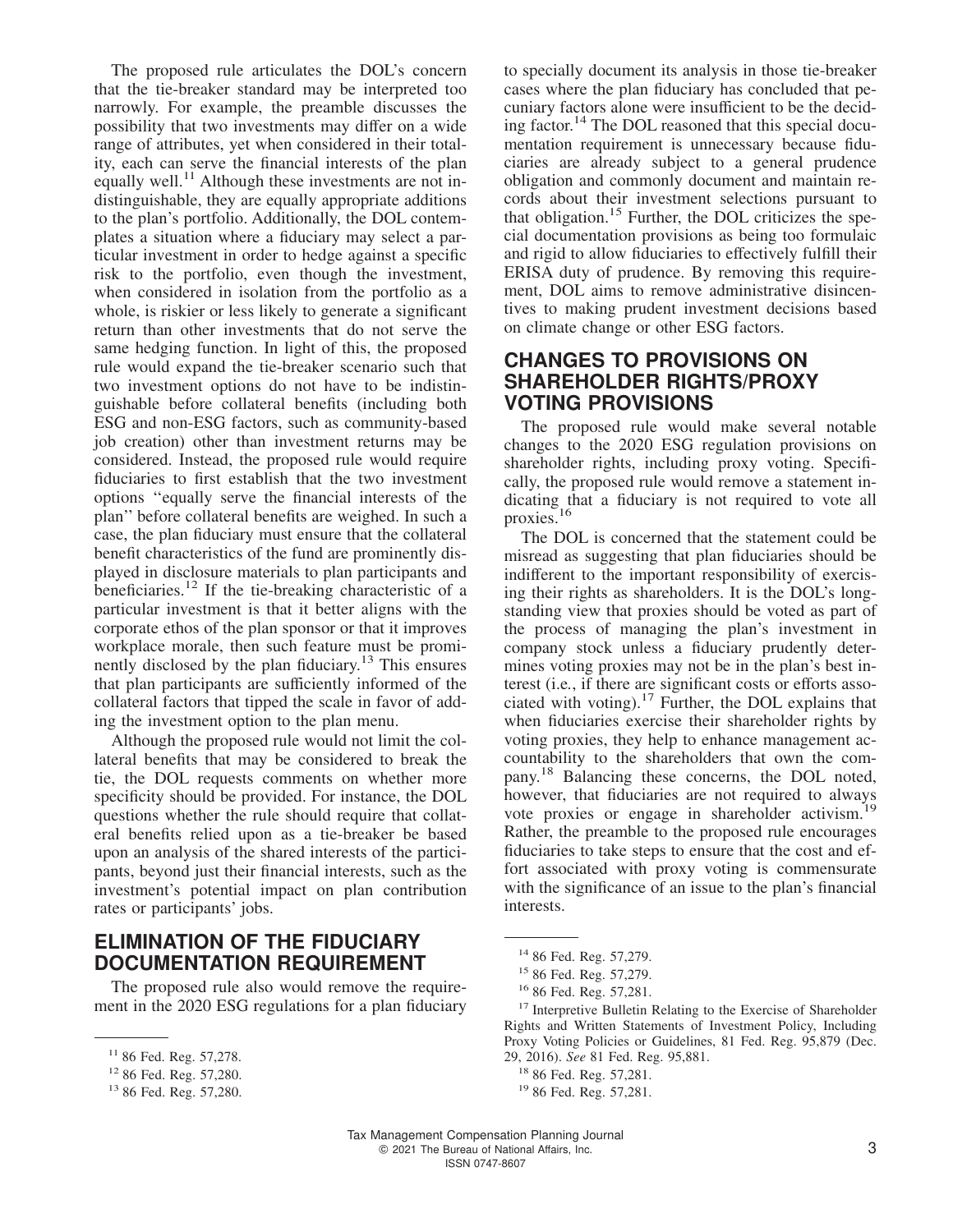The proposed rule would also eliminate a provision that prescribes specific monitoring obligations where the authority to vote proxies or exercise shareholder rights has been delegated to an investment manager (or a proxy voting firm).<sup>20</sup> This proposed change stems from the DOL's concern that the specific provision in the 2020 ESG regulations may be misinterpreted as requiring special obligations above and beyond the statutory obligations of ERISA.

In addition, the proposed rule would remove the two ''safe harbor'' examples of permissible proxy voting policies. One of these safe harbors permit a fiduciary to implement a policy limiting voting resources to particular types of proposals that the fiduciary has prudently determined will materially affect the value of the investment. The other safe harbor permits a policy of refraining from voting on certain investment choices. The DOL indicated that these safe harbors may be misconstrued as regulatory permission for plans to abstain broadly from proxy voting without properly considering their interests as shareholders.

The proposed rule would also eliminate the requirement that, when exercising shareholder rights, plan fiduciaries must maintain records on proxy voting activities. The DOL views this provision as treating proxy voting differently from other fiduciary activities, which could potentially discourage plan fiduciaries from exercising their rights, or encourage fiduciaries to over-document their efforts.

#### **APPLICABILITY OF THE PROPOSED RULE**

Plans holding stock through a registered investment company (i.e., mutual funds) would not be affected by the proposed rule because it would not apply to such funds' internal management of these underlying investments. $^{21}$  Additionally, the proposed rule expressly states that it does not apply to voting, tendering and similar rights with respect to shares of stock, pursuant to an individual account plan, that are passed through to participants and beneficiaries. $^{22}$ 

## **USE OF PROXY ADVISORY FIRMS**

The proposed rule would also prevent fiduciaries from following the recommendations of a proxy advisory firm or other service provider without first determining that such firm's proxy voting guidelines are consistent with the fiduciary's obligations under ERISA.<sup>23</sup> The DOL intended this provision to address specific concerns involving fiduciaries' use of proxy advisory firms and similar service providers, including the use of automatic voting mechanisms relying on proxy advisory firms.<sup>24</sup> The DOL invites comments on whether this provision is needed in light of the more general requirement that fiduciaries must exercise prudence in selecting and monitoring persons retained in order to exercise shareholder rights.

#### **REFINEMENT OF PROXY VOTING POLICIES**

The DOL encourages employee benefit plans to maintain an investment policy statement designed to promote the plan's purpose and its funding policy, as such activities are consistent with the fiduciary obligations set forth in §404 of ERISA.<sup>25</sup> Additionally, because the act of managing plan assets that are shares of corporate stock includes the voting of proxies appurtenant to those shares, the DOL considers a statement of proxy voting policy as an important part of any comprehensive statement of investment policy. In light of this, the proposed rule would require plan fiduciaries to periodically review proxy voting policies, and would prevent them from implementing such policies that would preclude a proxy vote from being submitted after a fiduciary determines that the matter being voted upon is expected to materially impact the value of the plan's investment portfolio.<sup>26</sup> Alternatively, the proposed rule would allow fiduciaries to refrain from voting when it is determined that the matter at issue is not expected to materially impact the plan's portfolio.

#### **POOLED INVESTMENT VEHICLES AND INVESTMENT POLICY STATEMENTS**

Where an investment manager for a pooled investment vehicle holding assets of more than one employee benefit plan is subject to conflicting investment policy statements of multiple plans, the proposed rule would require that the investment manager would reconcile the conflicting policies, assuming that compliance with each policy would be consistent with ERISA. The proposed rule also requires that the investment manager must vote (or abstain from voting) the relevant proxies to reflect the policies in a manner

<sup>20</sup> 86 Fed. Reg. 57,281.

<sup>21</sup> 86 Fed. Reg. 57,286.

<sup>22</sup> 86 Fed. Reg. 57,283.

<sup>23</sup> 86 Fed. Reg. 57,282.

<sup>24</sup> 86 Fed. Reg. 57,282.

<sup>&</sup>lt;sup>25</sup> 86 Fed. Reg. 57,281. ERISA refers to the Employee Retirement Income Security Act of 1974, Pub. L. No. 93-406.

<sup>26</sup> 86 Fed. Reg. 57,282-57,283.